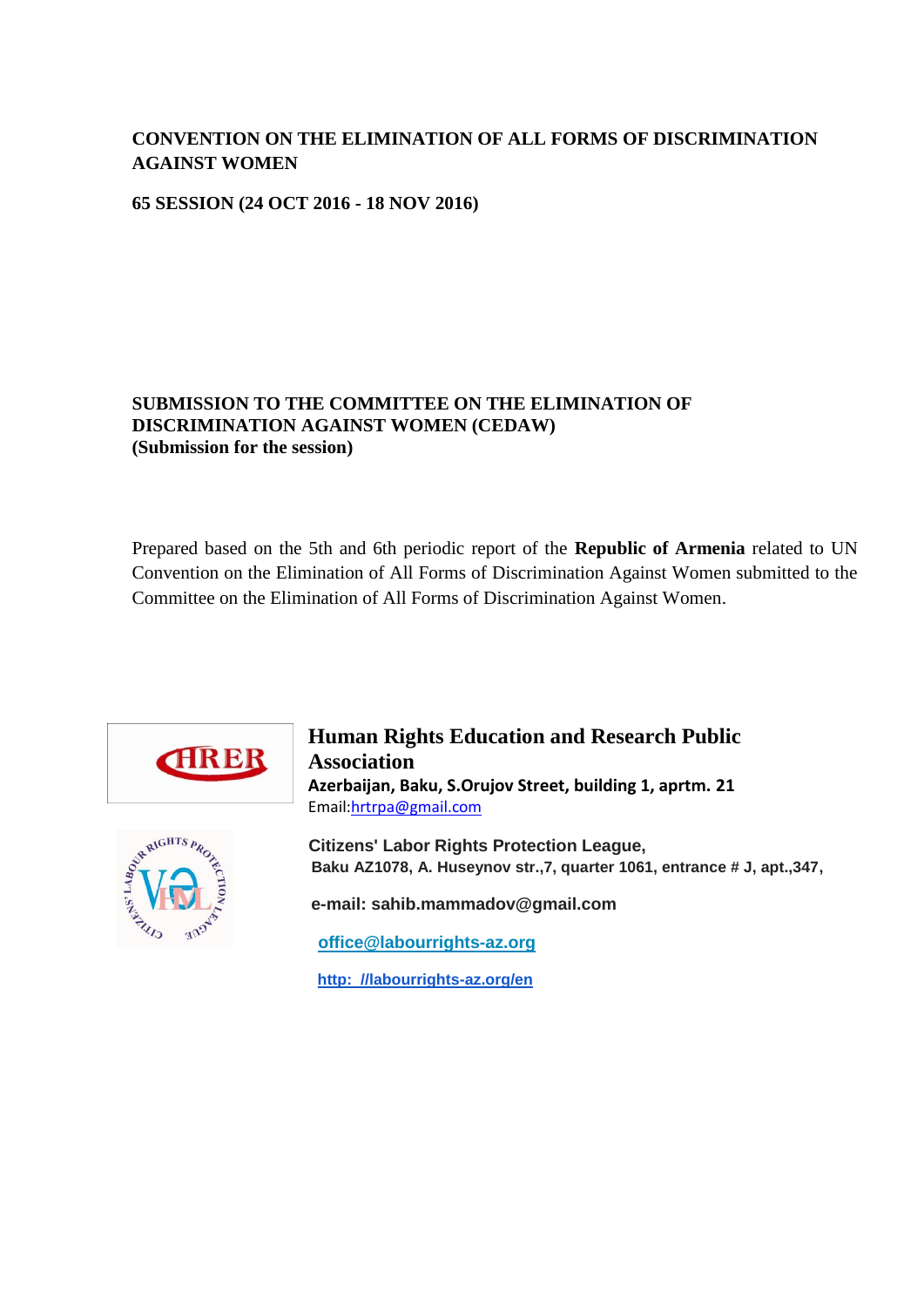#### **Overall situation**

 $\overline{a}$ 

Although Armenia supports a number of international norms relate to ensuring women rights and guarantees the right to equality in its own Constitution, any serious measures aimed at ensuring women rights, gender equality and women participation increase, as well as elimination of violence against women have not been taken since the last reporting period (**43th session 19 Jan 2009 - 06 Feb 2009**) in the country.

Armenia government has discussed its report on the 43rd session and has not fulfilled most of general concluding observations submitted by CEDAW. Only the difference between the minimum ages of women and men for marriage has been eliminated.

International organizations continue to express their concerns about high number of women victims subjected to sexual exploitation and domestic violence in Armenia. The Council of Europe Commissioner for Human Rights has expressed his concern about the high level of domestic violence following the visit to the country.

"Gender inequality and violence against women are serious human rights concerns in Armenia. More vigorous efforts are needed to address them," said today Nils Muižnieks, Council of Europe Commissioner for Human Rights, publishing the [report](https://wcd.coe.int/ViewDoc.jsp?Ref=CommDH(2015)2) of his visit to Armenia from 5 to 9 October 2014"<sup>1</sup>.

Armenia remains a country of origin and transit for human trafficking. "Trafficking in women for sexual purposes is widespread. Although Armenia is primarily a country of origin for such crime, it is also a transit country"<sup>2</sup>.

Although Armenia is a mono-ethnic country, a small percentage of its population involves Yezidi Kurd, Russian, and other ethnic groups and the cases of indirect and hidden discrimination against the women belonging to the ethnic groups increase continually. Women belonging to national minorities have no access to education, labor, public administration and participation.

As a result of long-term military conflict with neighboring Azerbaijan hundreds of thousands of people (more than half of whom are women) have been forcibly displaced from Armenia and 20% of occupied Azerbaijan territory. Civilian women have been taken hostage and are still subjected to different exploitation.

Failure to implement the measures to combat stereotypes and bad habits provided by the Convention leads to continued violence against women.

"If sexuality is taboo in Armenia, talking about sexual violence is even more difficult, and almost impossible in some cases. When patriarchal values are so deep-rooted in a nation, women

<sup>&</sup>lt;sup>1</sup>Source: COE official web site: [http://www.coe.int/be/web/commissioner/-/armenia-should-intensify-its-efforts](http://www.coe.int/be/web/commissioner/-/armenia-should-intensify-its-efforts-to-ensure-gender-equality-and-protect-human-rights-in-the-justice-system)[to-ensure-gender-equality-and-protect-human-rights-in-the-justice-system](http://www.coe.int/be/web/commissioner/-/armenia-should-intensify-its-efforts-to-ensure-gender-equality-and-protect-human-rights-in-the-justice-system) <sup>2</sup>Source: <u>http://kvinnatillkvinna.se/en/country/armenia/womens-situation/</u>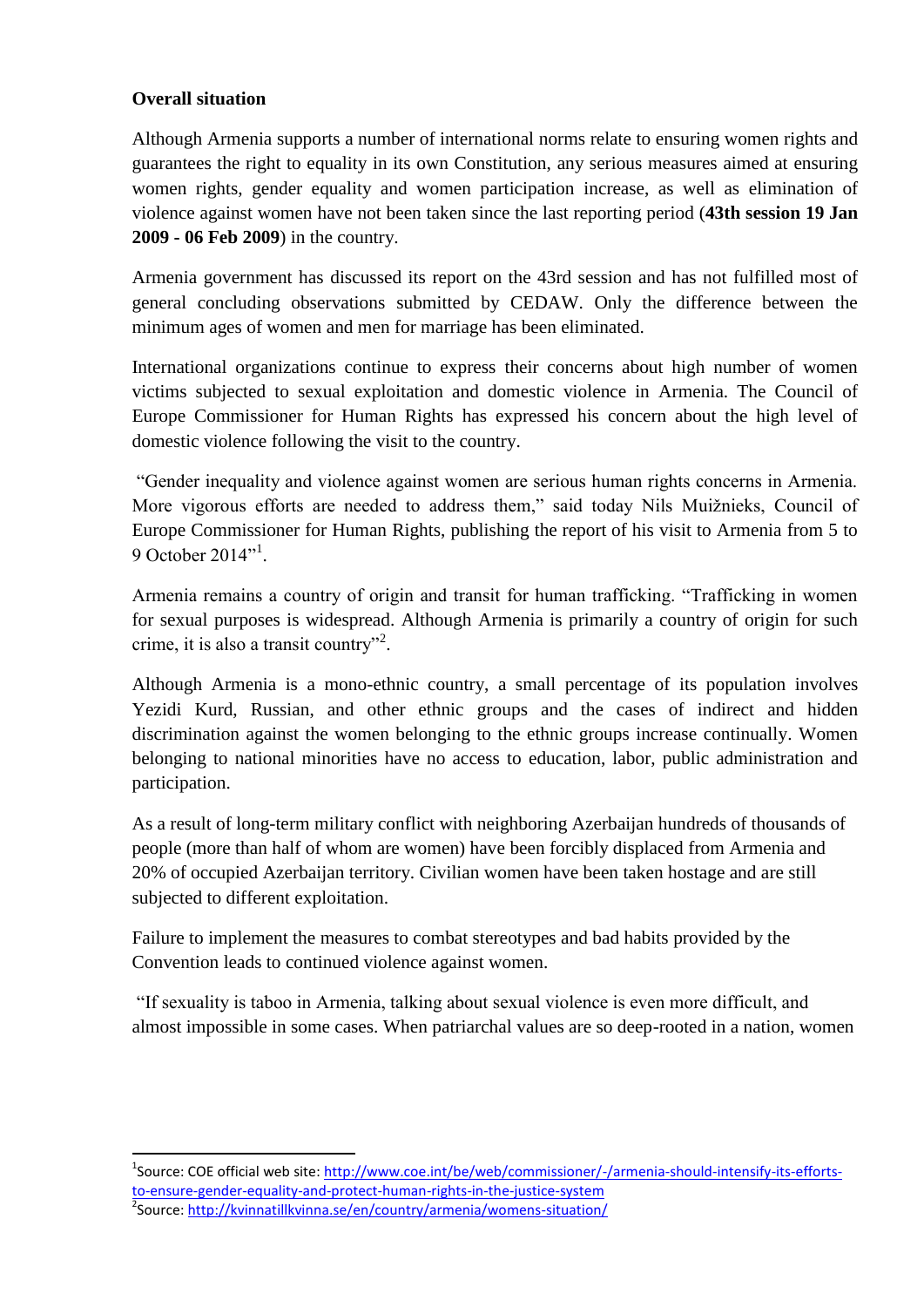are naturally considered objects, often available to satisfy all kinds of needs for a man, including sexual ones"<sup>3</sup>.

## **Mono-ethnic policy and its consequences**

Long-term ethnic cleansing policy pursued by Armenia led to that Armenia became a monoethnic country.

Only in 1988 250,000 Azerbaijanis have been forcibly deported from Armenia<sup>4</sup>.

Currently, 98.1% of Armenia population is comprised of Armenians, whereas Yezidi Kurds and other ethnic groups and nations make up 1.1% and 0.7% of population respectively<sup>5</sup>.

There are many reports on deplorable situation of Yezidi Kurdish women. Women are deprived of the right to education in their native language. Although in 1934, 45 Kurdish schools were available in Armenia, currently these schools do not exist.

Institute for War & Peace Reporting (or IWPR for short) reports that "The future of Armenia's Yezidis depends crucially on the next children keeping the culture and language. Currently Armenia has no Yezidi schools or textbooks and all education is done in Armenian"<sup>6</sup>.

The report summarizes the work of women under hard labor conditions. "The women work all day, making cheese and milk and baking bread in special clay ovens. Even young children have their own responsibilities"<sup>7</sup>

The requirements of Article 14 of the Convention are not fulfilled. This provision of the Convention is seriously violated particularly in respect of women belonging to national minorities overwhelming majority of which live in rural areas.

The periodic report submitted by Armenia includes only common words on state support for minorities. In connection with Yezidi Kurds the report states the followings - "The Government of the Republic of Armenia pays special attention to educational and cultural problems of ethnic communities residing within the territory of the Republic of Armenia and having no national statehood. Currently, these are the Yezidies, Assyrians and Kurds"<sup>8</sup>. In fact, there are no real measures relying on real actions or any financial allocations or other actions pursuing the provision and it is not grounded on the actions on execution of the Convention.

A high rate of early marriages is typical for Yezidi Kurds which stems from social reasons. Thus, the Yezidi Kurdish girls are almost deprived of the right to education in their native language.

<sup>1</sup> <sup>3</sup>Source: Institute for War & Peace Reporting (or IWPR for short)[https://iwpr.net/global-voices/standing](https://iwpr.net/global-voices/standing-womens-rights-armenia)[womens-rights-armenia](https://iwpr.net/global-voices/standing-womens-rights-armenia)

<sup>4</sup> Source[: http://1905.az/en/order-that-deported-100000-azerbaijanis-from-armenia/#more-32083](http://1905.az/en/order-that-deported-100000-azerbaijanis-from-armenia/#more-32083)

<sup>&</sup>lt;sup>5</sup> Source: [http://www.indexmundi.com/armenia/demographics\\_profile.html](http://www.indexmundi.com/armenia/demographics_profile.html)

<sup>&</sup>lt;sup>6</sup>Source: Institute for War & Peace Reporting (or IWPR for short)[https://iwpr.net/global-voices/armenias](https://iwpr.net/global-voices/armenias-yezidi-kurds)[yezidi-kurds](https://iwpr.net/global-voices/armenias-yezidi-kurds)

<sup>&</sup>lt;sup>7</sup>Source: Institute for War & Peace Reporting (or IWPR for short)[https://iwpr.net/global-voices/armenias](https://iwpr.net/global-voices/armenias-yezidi-kurds)[yezidi-kurds](https://iwpr.net/global-voices/armenias-yezidi-kurds) 8 Source:

[http://tbinternet.ohchr.org/\\_layouts/treatybodyexternal/Download.aspx?symbolno=CEDAW%2fC%2fARM%2f5-](http://tbinternet.ohchr.org/_layouts/treatybodyexternal/Download.aspx?symbolno=CEDAW%2fC%2fARM%2f5-6&Lang=en) [6&Lang=en](http://tbinternet.ohchr.org/_layouts/treatybodyexternal/Download.aspx?symbolno=CEDAW%2fC%2fARM%2f5-6&Lang=en)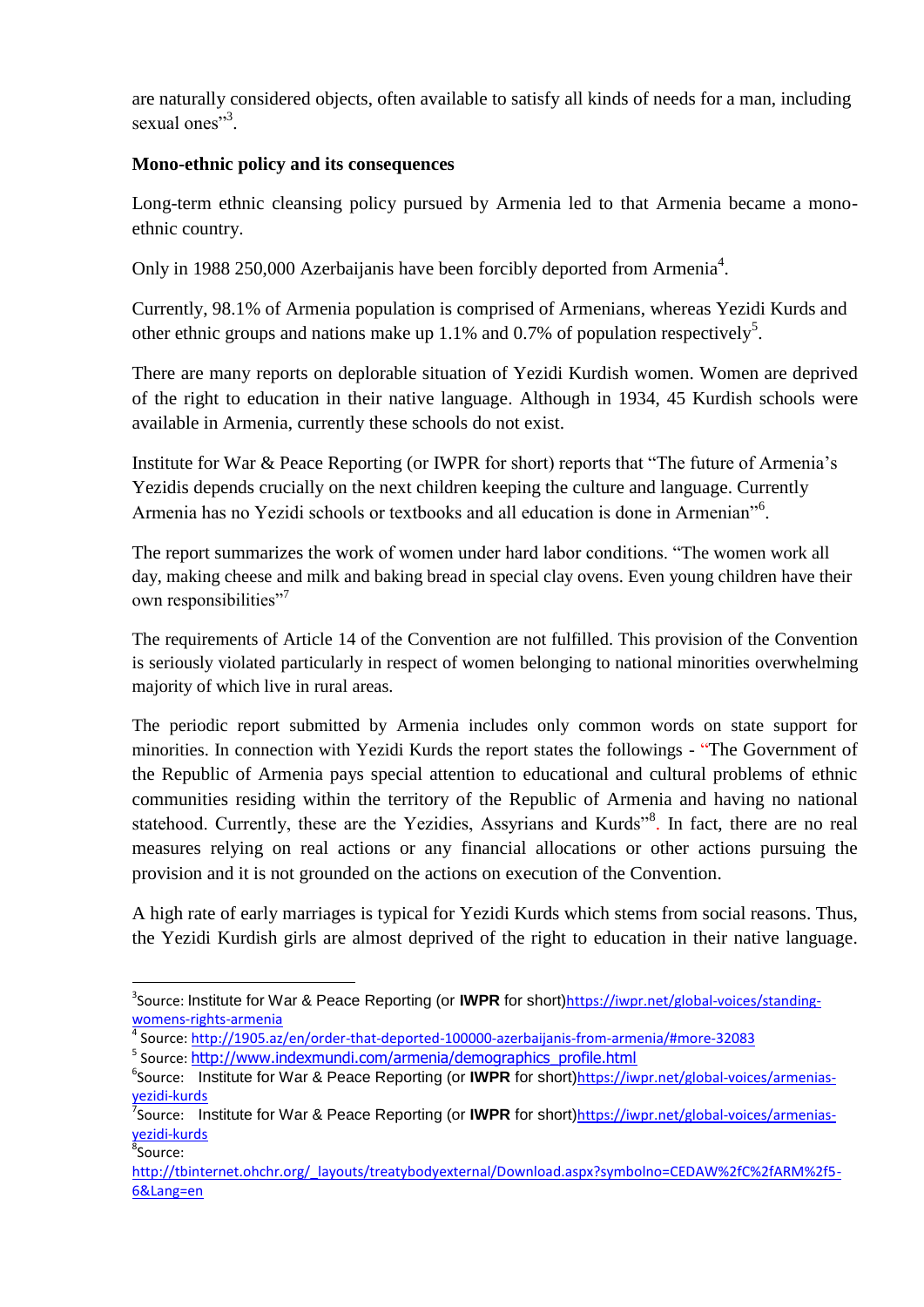Yezidi Kurds have failed to adopt its own national alphabet so far. In addition most of Yezidi Kurds live mostly in rural areas and do not speak Armenian and consequently are not able to get an education in Armenian language successfully. As a result, they cannot receive normal education. Subsequently they have no opportunity to continue their education or find job. Due to this, 13-14 aged girls have no any other plans for the future (education, work) and are compelled to get married. Furthermore due to high level of poverty among Yezidi Kurds the families are interested to settle daughter (to reduce family burden).

Thus, Armenia fails to take effective measures for fulfillment of the requirements of Article 16, paragraph 2 of the Convention.

The UN Population Fund (UNFPA) "Child Marriage in Armenia" report states that "Rates of child marriage are much higher among the Yezidi minority than among the general population in Armenia; in addition, rates of unregistered marriages are also very high in these communities. Yezidis live mainly in rural communities $9$ .

According to official statistics, in 1989 51,555 Russians lived in Armenia which accounted for 1.6% of overall population. In 2001, as a result of decline for 3.3 times the number dropped to 14,660 people and stood at 0.5%.

Russian population is rapidly aging. Young Russians leave the country due to lack of perspectives. As most of men migrate to Russia and other countries to find job and earn money substantial part of Russians in Armenia are women (elderly women). Unemployment rate among Russian women is quite high. Russian language schools have been closed (16 of 20 Russian language schools were closed). Since Armenian language is used in budget organizations and public bodies, Russian women cannot find a suitable job.

Azerbaijanis made up a significant part Armenia population until 1988 (In 1988 over 250,000 Azerbaijanis were forcibly deported from Armenia). Presently the figure is equal to 0%.

# **Azerbaijani women and children hostages**

Although 22 years passed since ceasefire agreement<sup>10</sup> signing related to the active war in the territory of Azerbaijan committed by Armenia, the Republic of Armenia avoids providing any information on 4,866 people were taken hostage in the occupied territories of Azerbaijan. There are 694 women and 154 children among hostages and missing people.

As of August 1, 2014 the State Commission registered 4,015 missing people and 1,409 people have been released from captivity.

**.** 

<sup>&</sup>lt;sup>9</sup>Source: UNFPA official web site: <u>http://eeca.unfpa.org/sites/default/files/pub-</u> [pdf/unfpa%20armenia%20summary.pdf](http://eeca.unfpa.org/sites/default/files/pub-pdf/unfpa%20armenia%20summary.pdf)

<sup>10</sup> Source: http://karabakhinfo.com/1148?lang=en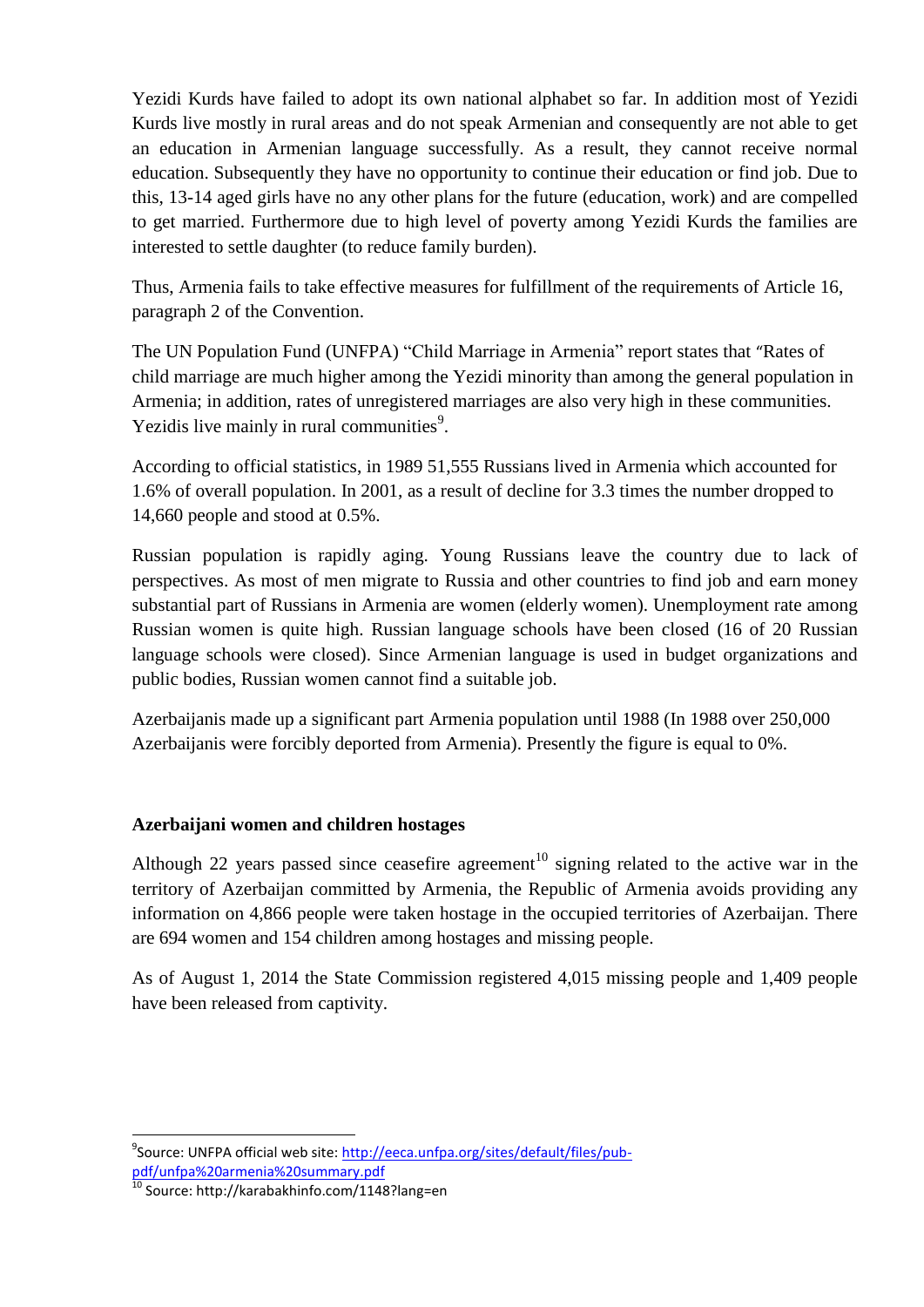The reports on 877 missing people out of 4,015, including 27 children, 99 women and 133 elderly were submitted to the relevant international organizations $^{11}$ .

The figure is 4,496 people on the official website of the International Committee of the Red  $Cross<sup>12</sup>$ .

There are many reports on sexual exploitation of Azerbaijani women involved in human trafficking for the purpose.

The document we submitted to the International Committee of the Red Cross contains detailed information about the women and girls who were taken hostage as civilians and have not been returned to Azerbaijan yet.

3 out of 6 family members of the Mammadovs who were taken hostage during the occupation of Khojali are women – Mammadova Saltanat Zulal, Mammadova Latifa Ibad and Mammadova Shovkat Ibad – whose further fate is so far unknown.

Though Salimova Tamila was beaten harshly, she clasped her son Salimov Khazar Sayavush tightly and resisted Armenians who wanted to take away the child. At the end, they took the mother, who held her son with full force, to unknown destination together with her minor son during the occupation of Khojali.

Civilians who were trying to escape on a truck were caught by Armenian armed forces during the occupation of Kalbajar. All the men were killed and 14 women were taken hostage.

Armenia keeps ignoring all requests made in regards with the return of children who were minors when they were taken hostage (20 underage girls) and 252 women.

The cases of taking civilians as hostage in contact line between Armenia and Azerbaijan still occur. The citizen of Azerbaijan, resident of Gadabay region, Arabachi village Alakbarova Gatiba Ibrahim born in 1977 was taken hostage on June 7 2016 and has been released on 10 June 2016 as a result of the efforts of international organizations (she has experienced psychosocial problems). Such cases occur continuously.

Some authorities in Armenia violate the requirements of Article 6 of the Convention and facilitate the sexual exploitation of women hostages rather than to provide an effective fight against human trafficking.

#### **Recommendations**

**.** <sup>11</sup>Sourse:

[http://human.gov.az/az/interviews/view/69/Azerbaycan\\_Respublikasi\\_Esir\\_ve\\_itkin\\_dushmush,\\_girov\\_goturulmu](http://human.gov.az/az/interviews/view/69/Azerbaycan_Respublikasi_Esir_ve_itkin_dushmush,_girov_goturulmush_vetendashlarla_elaqedar_Dovlet_Komissiyasi_Ishchi_qrupunun_rehberi_Firudin_Sadiqovun_AzerTAc-a_musahibesi.#.V1vOBbuLTcd) [sh\\_vetendashlarla\\_elaqedar\\_Dovlet\\_Komissiyasi\\_Ishchi\\_qrupunun\\_rehberi\\_Firudin\\_Sadiqovun\\_AzerTAc](http://human.gov.az/az/interviews/view/69/Azerbaycan_Respublikasi_Esir_ve_itkin_dushmush,_girov_goturulmush_vetendashlarla_elaqedar_Dovlet_Komissiyasi_Ishchi_qrupunun_rehberi_Firudin_Sadiqovun_AzerTAc-a_musahibesi.#.V1vOBbuLTcd)[a\\_musahibesi.#.V1vOBbuLTcd](http://human.gov.az/az/interviews/view/69/Azerbaycan_Respublikasi_Esir_ve_itkin_dushmush,_girov_goturulmush_vetendashlarla_elaqedar_Dovlet_Komissiyasi_Ishchi_qrupunun_rehberi_Firudin_Sadiqovun_AzerTAc-a_musahibesi.#.V1vOBbuLTcd)

<sup>12</sup> **The International Committee of the Red Cross** source: [https://www.icrc.org/en/document/nagorny](https://www.icrc.org/en/document/nagorny-karabakh-icrc-submits-updated-list-missing-persons)[karabakh-icrc-submits-updated-list-missing-persons](https://www.icrc.org/en/document/nagorny-karabakh-icrc-submits-updated-list-missing-persons)